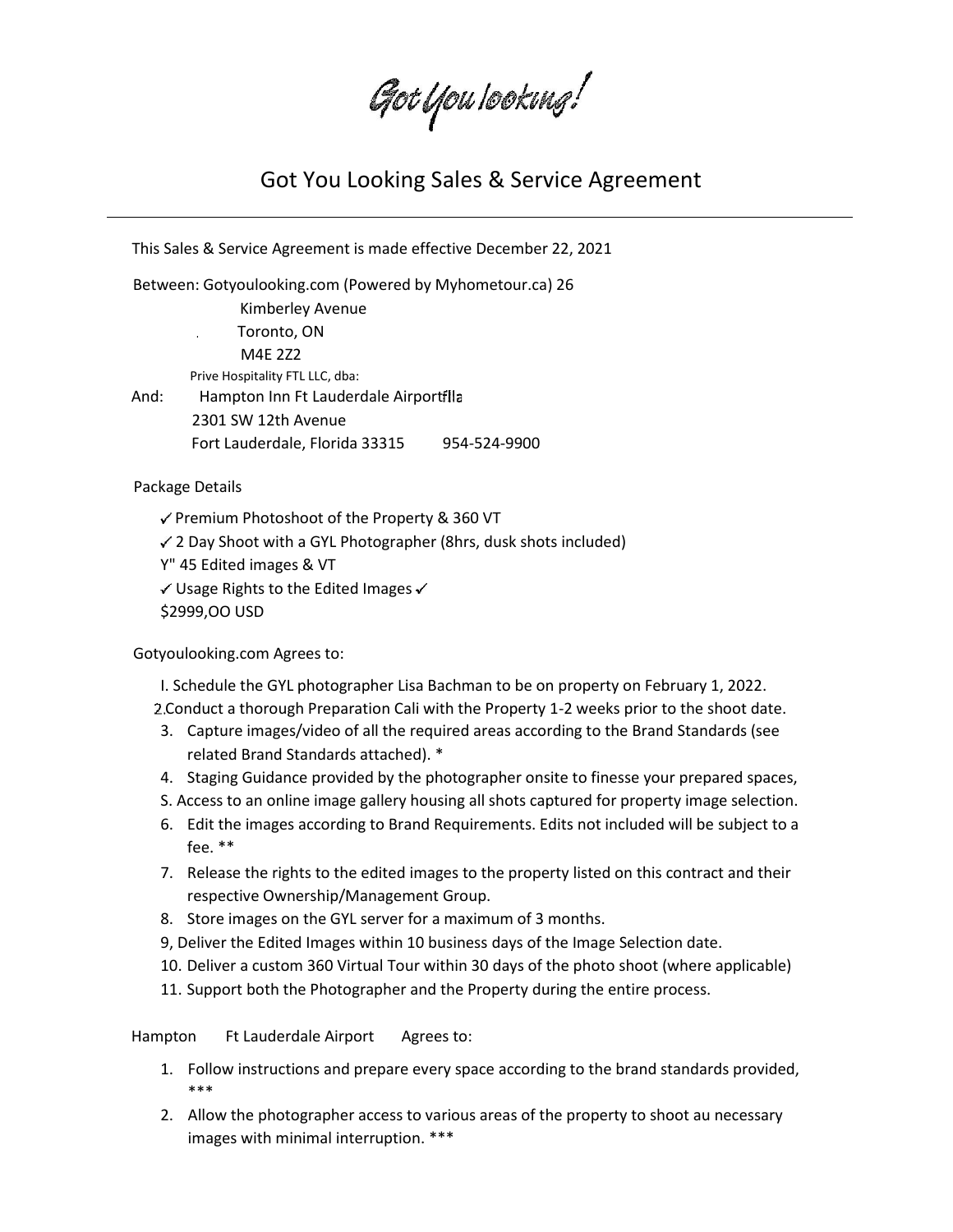- 3. Plan to begin the photoshoot with the GYL Photographer as earEy as possible in the morning at a mutually agreed date/time. Ex: Guestrooms are typically captured between 9am-12pm depending on the light,
- 4. Block-off Non-Sun Facing Guestrooms 24hrs prior to the shoot and ensure those rooms are not sold until the photographer has confirmed shoot completion,
- 5. Assign a Representative to be with the photographer during the shoot for any logistics issues that may arise and to approve the staging in all areas prior to the photographer shooting.

## Page 1 of 2

- 6, Send the one-time payment \$2999.00 USD within 30 days of the shoot date.
- 7. Reserve a room for the GYL Photographer Lisa Bachman on the night(s) of Jan 31-Feb 1 2022 at no additional cost.
- 8. Select the images that meet all brand standards (including the appropriate # of images/area). 9, Review and rename the images for Brand site submission (where applicable).

Cancelation and Rescheduled Shoots

GYL wilt accept cancelation and reschedule requests. If cancelation/reschedule is requests within 15 business days of the confirmed photo shoot, a 50% (of the total package wilt be charged.

\*If weather is not favorable for Exterior Still Images and/or Drone Images, one of the following actions will apply in cooperation with the property.

Exterior Images will be taken as is with no future visit (this does not apply to Drone Services). Exterior Images will be taken as is. GYL will advise when a photographer is in the area to retake (this does not apply to Drone Services).

- Exterior Images are rescheduled additional travel costs will apply,
- The Drone Service can be canceled, and the invoice will be adjusted accordingly.
- The Drone Service can be rescheduled for a later date additional travel costs will apply.
- The Drone Service can be rescheduled for a later date when a GYL photographer is in the area. If the entire shoot is cancelled due to weather, cancellation fees will apply.

## \*\*

Ef you require edits not included in this list, additional fees will apply in cooperation with the property.

- $\mathbf{r}^{\left(1\right)}$ Crisp, Clean & Consistent images
- Straighten & Crop Images (as required)
- Minimal Light Reflections and Light Blasting
- Removal of Plumbing under Sinks  $\mathbf{r}^{(1)}$
- Smooth Linens (as best as possible)  $\mathcal{L}^{\text{eff}}$
- Remove Obvious Marks on Walls  $\mathbf{a}^{\pm}$
- Even Out Colors on Building & Parking Lot

Bright and Colorful Images

- Minimal Shadows
	- Removal of Wires

Removal of Bright Fire Safety Items

Black-out TVs and Monitors where

needed

Repair Obvious Rough Spots on

Furniture

Change grey sky to Blue Sky

\*\* \*If areas of the property are not ready or inaccessible, one of the following actions will apply in cooperation with the property.